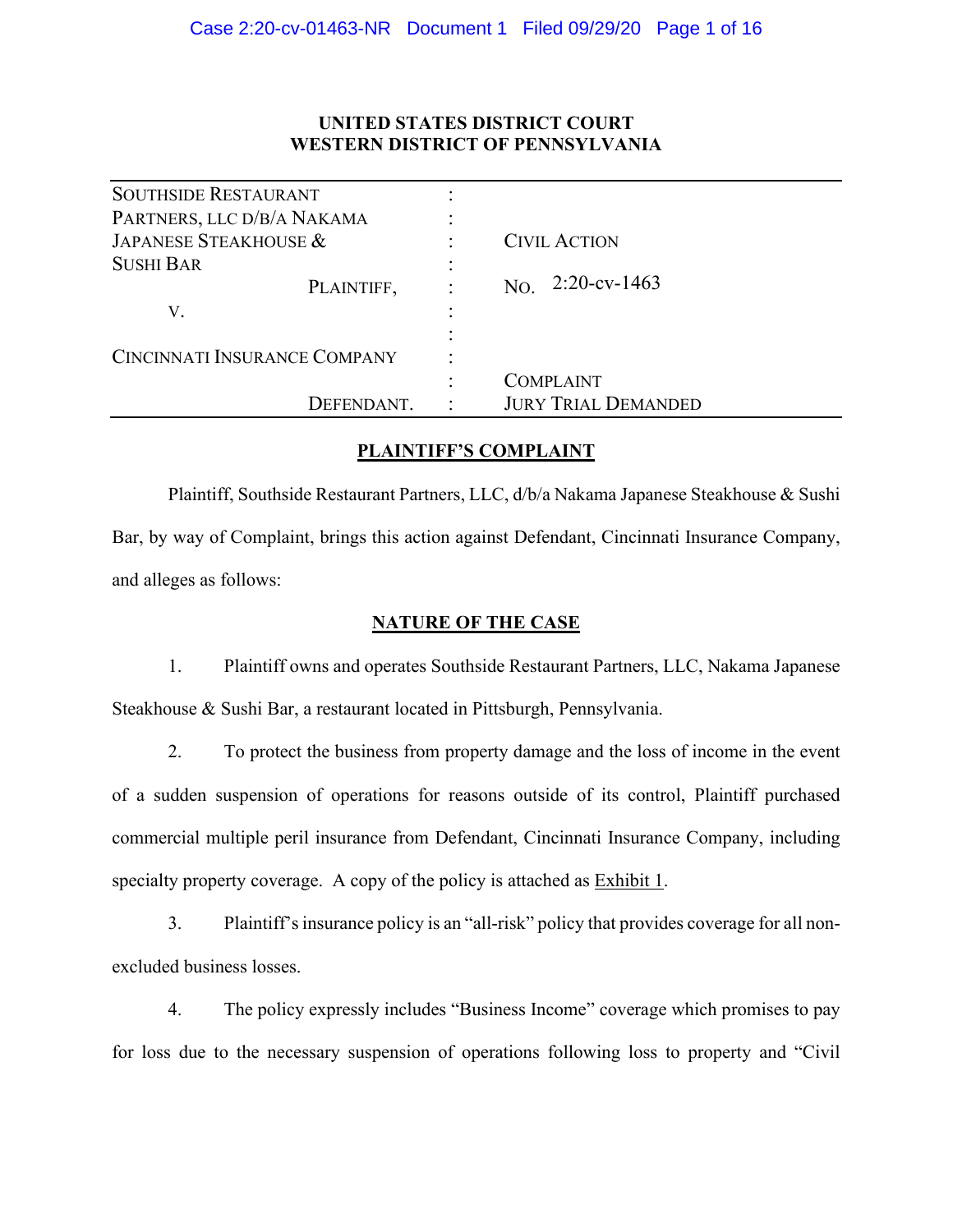### Case 2:20-cv-01463-NR Document 1 Filed 09/29/20 Page 2 of 16

Authority" coverage which promises to pay for losses caused by a civil or governmental authority that prohibits access to the covered property.

5. The policy also provides "Extra Expense" coverage which promises to pay for expenses incurred to minimize losses during the suspension of business operations.

6. On or about March 13, 2020, Plaintiff was forced to suspend or reduce business operations following an order from Pennsylvania Governor Tom Wolf mandating the closure of all non-life sustaining businesses in the Commonwealth in an effort to protect the public from the global pandemic caused by COVID-19, a highly contagious respiratory virus that has upended daily life and infected more than 5,000,000 people throughout the United States.

7. Having faithfully paid the policy premiums, Plaintiff made a claim for business interruption, civil authority and/or extra expense coverage to recoup substantial, ongoing financial losses directly attributed to a series of COVID-19 closure orders.

8. By letter dated May 28, 2020, Defendant wrongfully denied Plaintiff's claim. The letter is attached as Exhibit 2.

9. Through this action, Plaintiff seeks a declaratory judgment pursuant to 28 U.S.C. §2201 that the subject policy covers Plaintiff's financial losses. Plaintiff further seeks damages for breach of contract on the basis that Defendant's denial of coverage runs afoul of the language of the policy and/or the public policy of this Commonwealth.

#### **THE PARTIES**

10. Plaintiff, Southside Restaurant Partners, LLC d/b/a Nakama Japanese Steakhouse & Sushi Bar (hereinafter "Plaintiff"), is a professional corporation, organized and existing under the laws of Pennsylvania with a physical address and/or principal place of business at 1611 E. Carson Street, Pittsburgh, Pennsylvania 15203.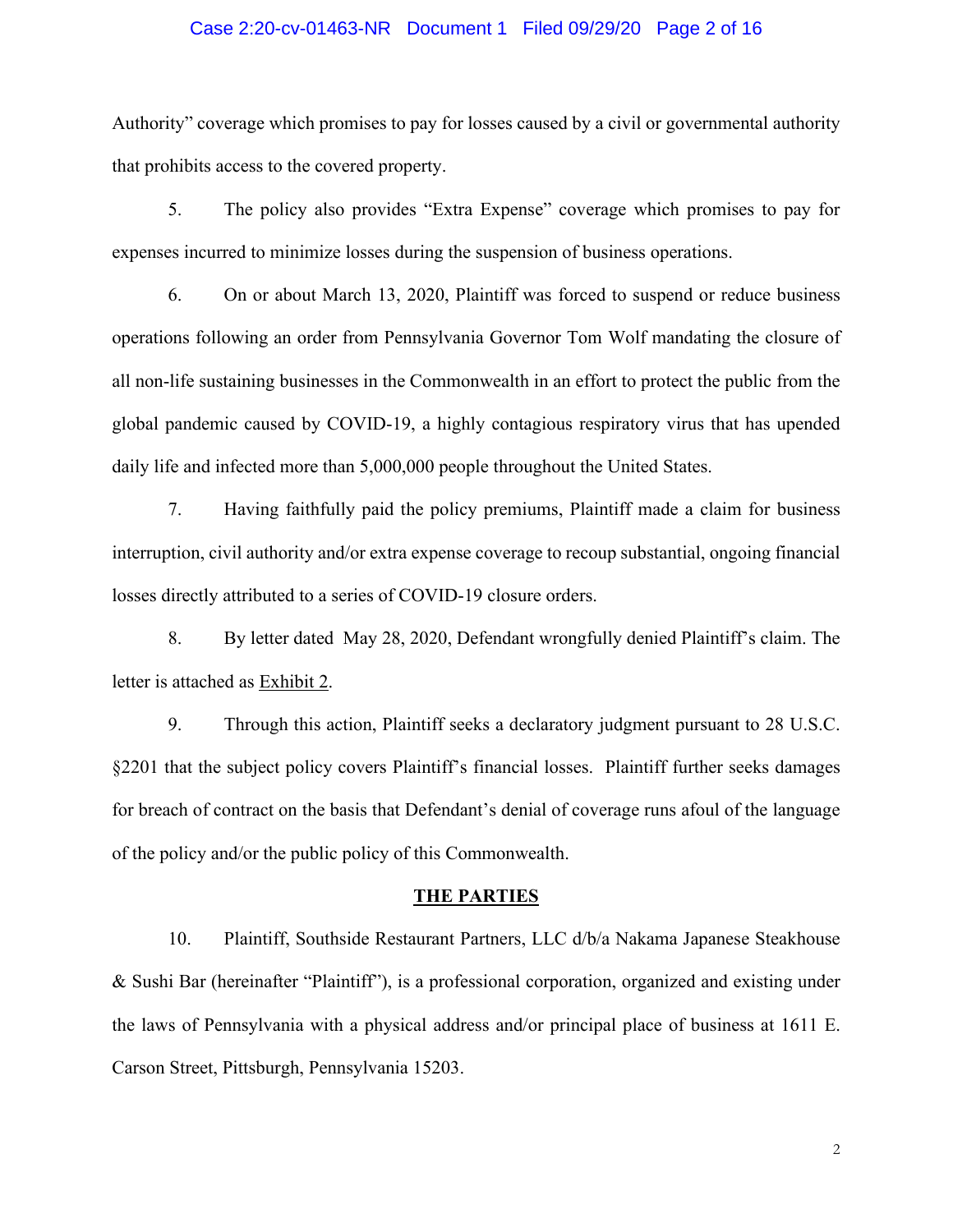11. Defendant, Cincinnati Insurance Company (hereinafter "Defendant"), an Ohio corporation, maintained a principal place of business at 6220 S. Gilmore Road, Fairfield, Ohio 45014.

## **JURISDICTION**

12. This Court has subject matter jurisdiction over this action pursuant to 28 U.S.C. §1332 because a complete diversity of citizenship exists between Plaintiff and Defendants and the amount in controversy is greater than \$75,000.

13. Plaintiff is a citizen of Pennsylvania.

14. Defendant is a citizen of Ohio.

15. This Court has personal jurisdiction over Defendant because at all relevant times Defendant engaged in substantial business activities in and derived substantial revenue from business activities within the Commonwealth of Pennsylvania, including soliciting, transacting and conducting insurance business (including the subject policy) and administering claims within the Commonwealth. Defendant purposely availed itself of the privilege of conducting business in this forum by maintaining continuous and systematic contacts with this forum.

16. Venue is proper in this District pursuant to 28 U.S.C. §1391(b)(2) because a substantial portion of the acts which gave rise to this lawsuit occurred in this District. Venue is also proper pursuant to 28 U.S.C. §1391(b)(3) because Defendant is subject to personal jurisdiction in this District.

#### **FACTUAL BACKGROUND**

## **A. PLAINTIFF'S INSURANCE COVERAGE**

17. On or about January 28, 2019, Defendant entered into a contract of insurance with the Plaintiff, whereby Plaintiff agreed to make payments to Defendant in exchange for Defendant's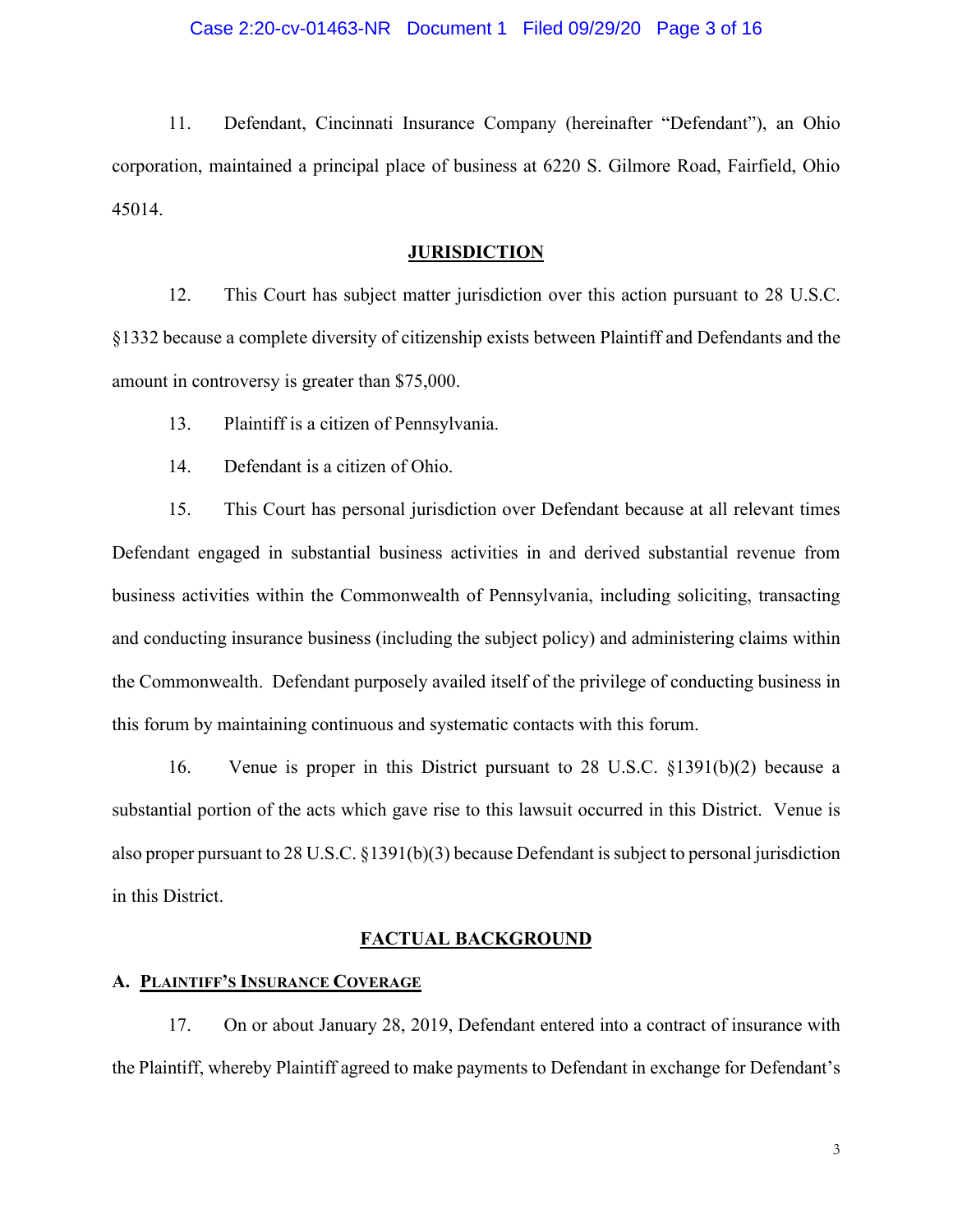#### Case 2:20-cv-01463-NR Document 1 Filed 09/29/20 Page 4 of 16

promise to indemnify the Plaintiff for losses, including, but not limited to, business income losses at 1611 E. Carson Street, Pittsburgh, Pennsylvania (the "Covered Property"), which is owned, managed, and/or controlled by the Plaintiff.

18. The Covered Property is insured under Policy number EPP 052 21 81 (hereinafter the "Policy"), issued by Defendant.

19. Plaintiff did not participate in the drafting or negotiation of the words used in the Policy.

20. As the insured, Plaintiff had no leverage or bargaining power to alter or negotiate the terms of the Policy.

21. The Policy provides (among other things) property, business personal property, business income and extra expense, civil authority order, and additional coverages.

22. Plaintiff faithfully paid the policy premiums and reasonably expected that the business interruption, extra expense and/or civil authority coverage provided by Defendant would protect against losses in the event that state or local officials ordered the closure of its business due to public safety concerns.

23. The Policy is an all-risk policy.

24. Defendant agreed to "pay for direct 'loss' to Covered Property . . . caused by or resulting from any Covered Cause of Loss." Ex. 1, p. 3 of 40, Section A.

25. The policy defines Covered Causes of Loss as "direct 'loss' unless the 'loss' is excluded or limited" by the Policy. Ex. 1, Section  $A3(a)$ , p. 5 of 40.

26. "Loss" is defined as "accidental loss or accidental physical damage."  $Ex. 1$ , Section G.8, p. 38 of 40.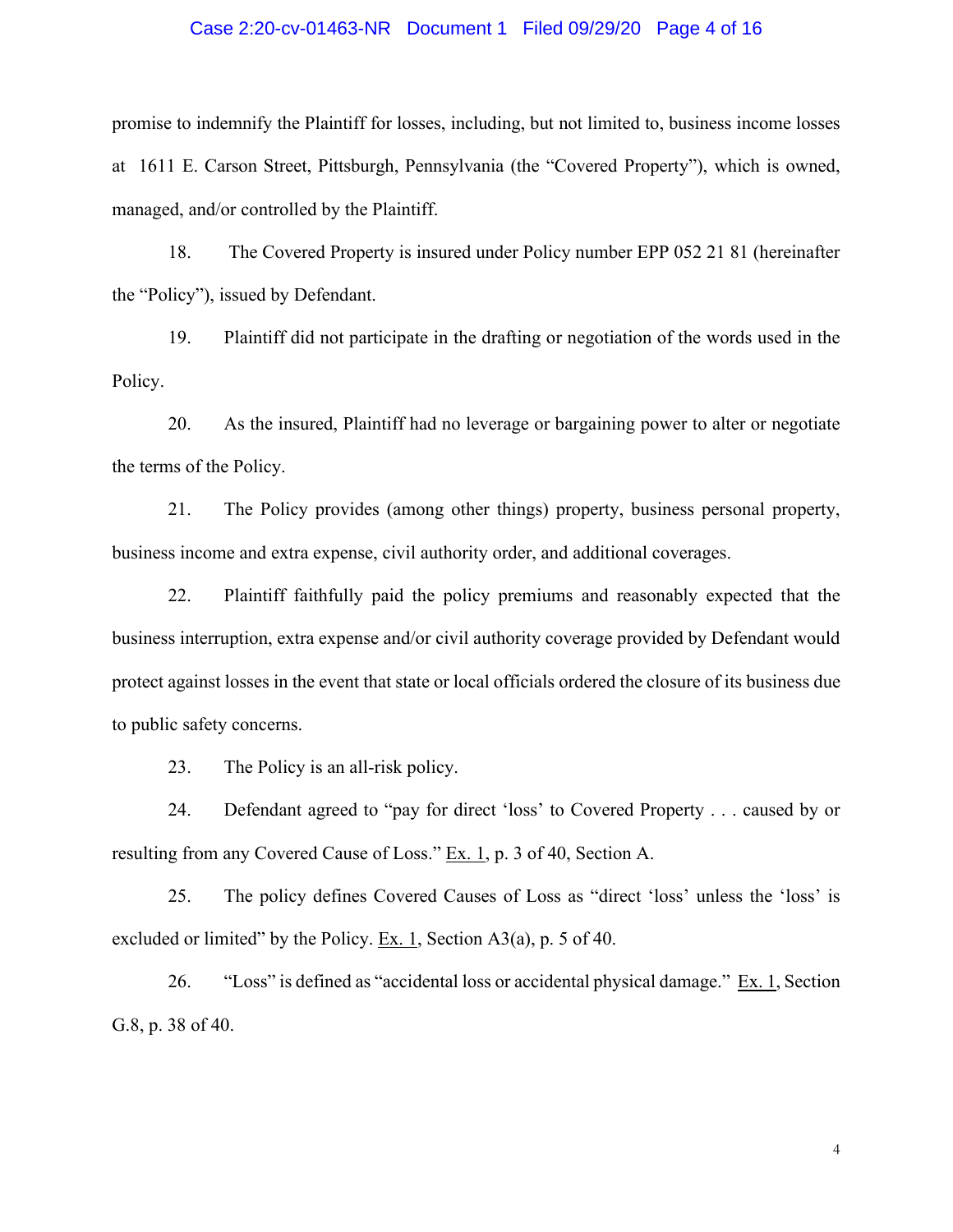## Case 2:20-cv-01463-NR Document 1 Filed 09/29/20 Page 5 of 16

27. In the Business Income (and Extra Expense) Coverage Form, Defendant agreed to pay for Plaintiff's actual loss of Business Income sustained due to the necessary suspension of its operations during the "period of restoration" caused by direct loss caused by or resulting from any Covered cause of Loss. Ex. 1, p. 18 of 53, Section A.5b. (See also, Form FA 213 05 16 Section A.1, p. 1 of 9).

28. "Business income" means net income (profit or loss) before tax that Plaintiff would have earned if no physical loss or damage had occurred as well as continuing normal operating expenses incurred.

29. In the Business Income (and Extra Expense) Coverage Form, Defendant also agreed to pay necessary Extra Expense that Plaintiff incurred during the "period of restoration" that the insureds would not have incurred if there had been no direct physical loss or damage to the Covered Property.

30. "Extra expense" includes expenses to avoid or minimize the suspension of business, continue operations, and to repair or replace property.

31. In the Business Income (and Extra Expense) Coverage Form, Defendant also agreed to "pay for the actual loss of 'Business Income'" that Plaintiff sustains "and any Extra Expense . . . caused by action of civil authority that prohibits access to" the Covered Property when a Covered Cause of Loss causes damage to property near the Covered Property, the civil authority prohibits access to property immediately surrounding the damaged property, and the civil authority action is taken "in response to dangerous physical conditions." Ex. 1, Section 4A.3(b), p. 19 of 40 (See also, Form FA 213 05 16 Section A.5.b, p. 2 of 9).

32. The Policy does not contain any Virus Exclusion as is often in All-Risk policies.

33. Covid-19 is not a pollutant as defined in Plaintiff's policy.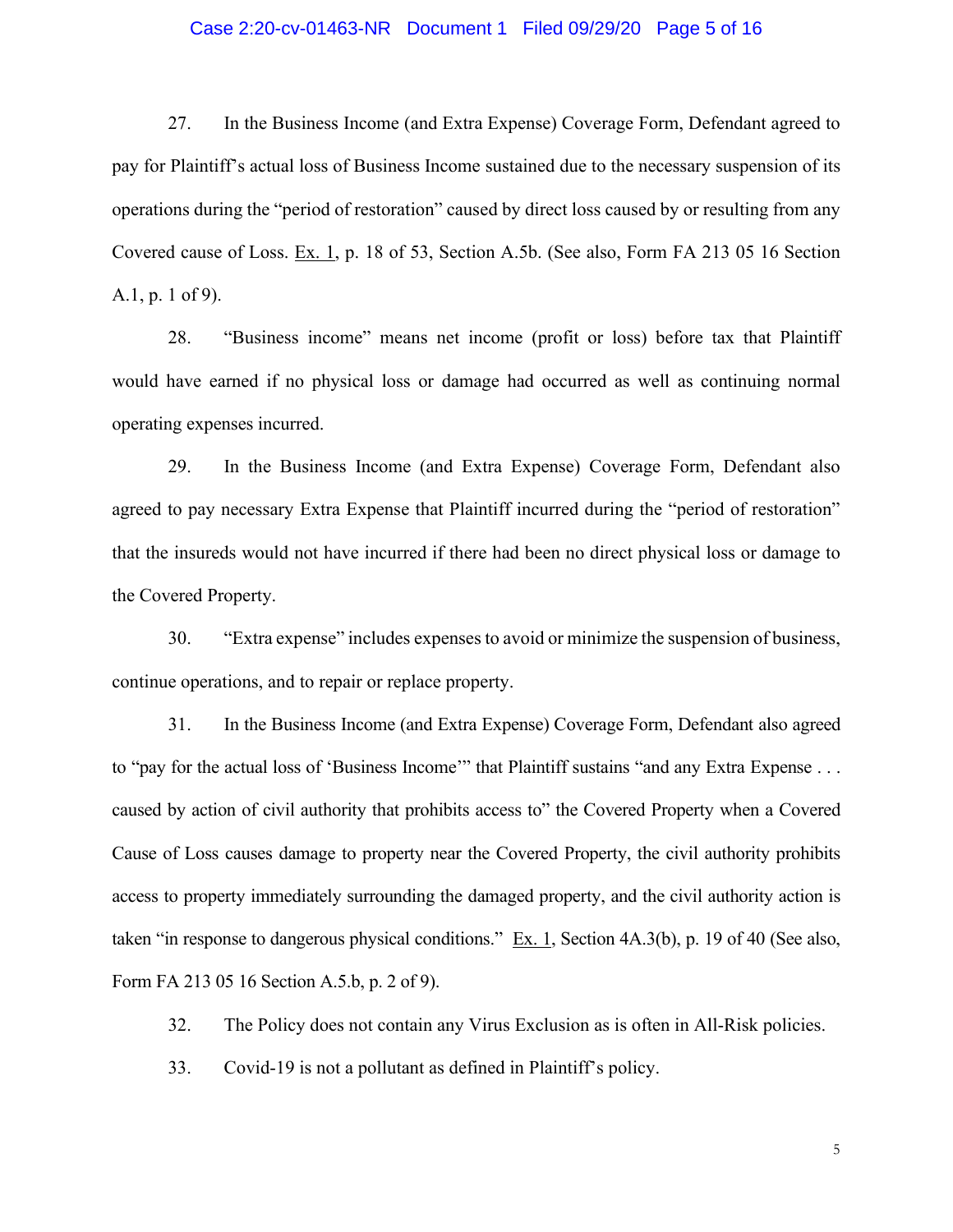## Case 2:20-cv-01463-NR Document 1 Filed 09/29/20 Page 6 of 16

34. Within the insurance industry, and unknown to Plaintiff, the word "loss" and the word "damage" have a customary usage more expansive than "loss" and "damage" as used in policy, and "loss" and "damage" includes "contamination".

35. The words "loss" and/or "damage" are used for different purposes within the policy, and have more than one potential meaning.

36. "Loss" and/or "damage" are not synonymous.

37. In this policy "damage" is used with the disjunctive "or" when paired with "loss" and therefore must have a different meaning than "loss".

38. The words "loss" and "damage" are ambiguous as used by Defendant.

39. The word "damage" should be interpreted to have its normal and ordinary meaning-

physical harm that impairs the value, usefulness or normal function of something.<sup>1</sup>

40. The COVID-19 virus causes direct physical damage, as well as indirect nonphysical damage, as that word is commonly used.

41. The word "loss" should be interpreted to have its normal and ordinary meaning.

- 42. Loss has been defined as follows:
	- a. Loss is the fact of no longer having something or having less of it than before. $2$
	- b. Loss is the disadvantage you suffer when a valuable and useful thing is taken away.<sup>3</sup>
	- c. Decrease in amount, magnitude or degree. $4$
	- d. The amount of an insured's financial detriment by death or damage that the insurer is liable for.<sup>5</sup>

<sup>1</sup> https://www.lexico.com/definition/damage

<sup>2</sup> https://www.collinsdictionary.com/us/dictionary/english/loss

<sup>3</sup> https://www.collinsdictionary.com/us/dictionary/english/loss

<sup>4</sup> https://www.merriam-webster.com/dictionary/loss

<sup>5</sup> https://www.merriam-webster.com/dictionary/loss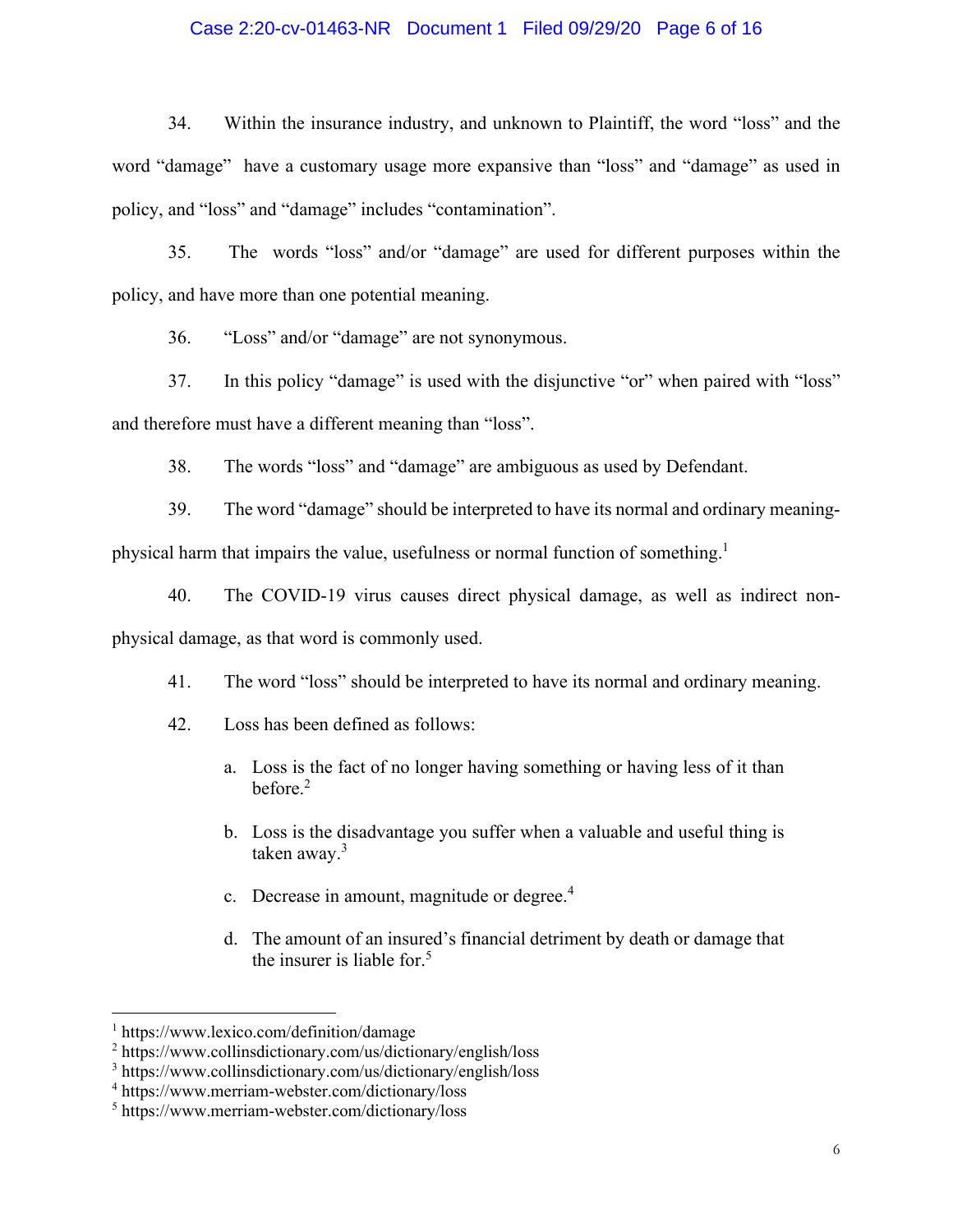43. Loss, as that word is commonly used, need neither be direct nor physical.

44. The Business Income, Extra Expense and Civil Authority provisions of the Policy were triggered by damage and loss caused by COVID-19, the related closure orders issued by local, state and federal authorities, and Plaintiff's inability to use and/or restricted use of the Covered Property.

## **B. THE COVID-19 PANDEMIC**

45. On March 11, 2020, the World Health Organization officially declared COVID-19 a global pandemic.

46. COVID-19 is a cause of real physical loss and damage to Covered Property.

47. COVID-19 is a physical substance.

48. COVID-19 remains stable and transmittable in aerosols for up to three hours, up to 24 hours on cardboard and up to two to three days on plastic and stainless steel.<sup>6</sup>

49. The ability of the deadly virus to physically infect and remain on surfaces of objects or materials, i.e. "fomites," for up to twenty-eight (28) days has prompted health officials in countries like China, Italy, France and Spain to disinfect and fumigate public areas before reopening them.

50. To avoid the increased risk of contracting the virus in congregate environments, the U.S. Centers for Disease Control and Prevention ("CDC") advised against gatherings of more than 10 people.

<sup>6</sup> *See e.g.* <https://www.nih.gov/news-events/news-releases/new-coronavirus-stable-hours-surfaces>(last accessed May 23, 2020).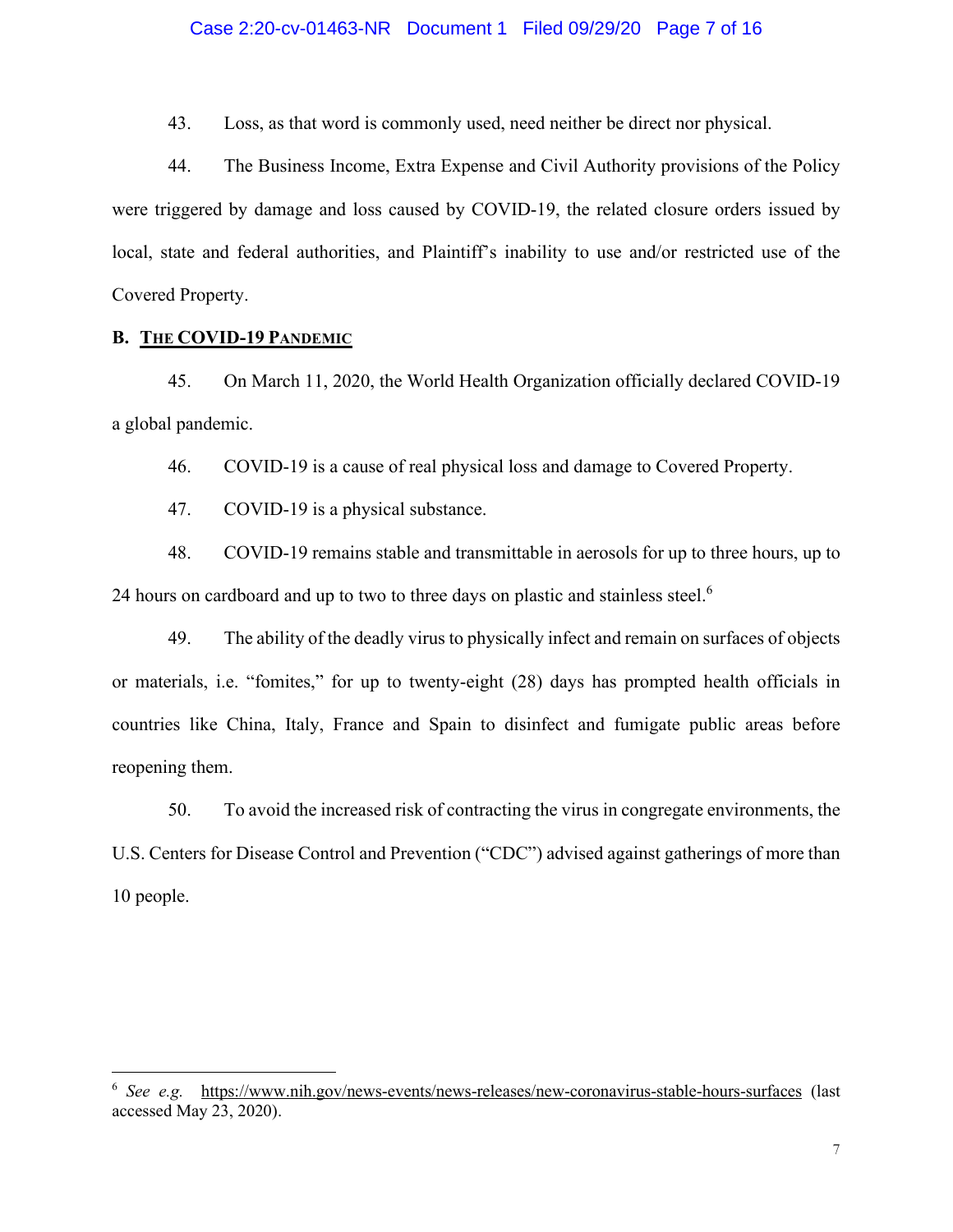## **C. THE COVERED CAUSE OF LOSS**

## **1. Physical Loss**

51. Losses due to the COVID-19 pandemic are a Covered Cause of Loss under the Policy.

52. The presence of virus or disease can constitute physical damage to property, as the insurance industry has recognized since at least 2006. When preparing so-called "virus" exclusions to be placed in some policies, but not others, the insurance industry's drafting arm, Insurance Services Office, Inc. ("ISO"), circulated a statement to state insurance regulators that stated as follows:

> Disease-causing agents may render a product impure (change its quality or substance), or enable the spread of disease by their presence on interior building surfaces or the surfaces of personal property. When disease-causing viral or bacterial contamination occurs, potential claims involve the cost of replacement of property (for example, the milk), cost of decontamination (for example, interior building surfaces), and business interruption (time element) losses. Although building and personal property could arguably become contaminated (often temporarily) by such viruses and bacteria, the nature of the property itself would have a bearing on whether there is actual property damage.

53. The COVID-19 pandemic caused direct physical loss of or damage to the Covered

Property under the Policy.

54. The COVID-19 pandemic renders the Covered Property unsafe, uninhabitable, or

otherwise unfit for its intended use, which constitutes direct physical loss.

55. Plaintiff's loss of use of the Covered Property constitutes direct physical loss.

- 56. Plaintiff's restriction of use of the Covered Property constitutes direct physical loss.
- 57. The "Covid-19 Effect" also produces physical loss of and damage to the property.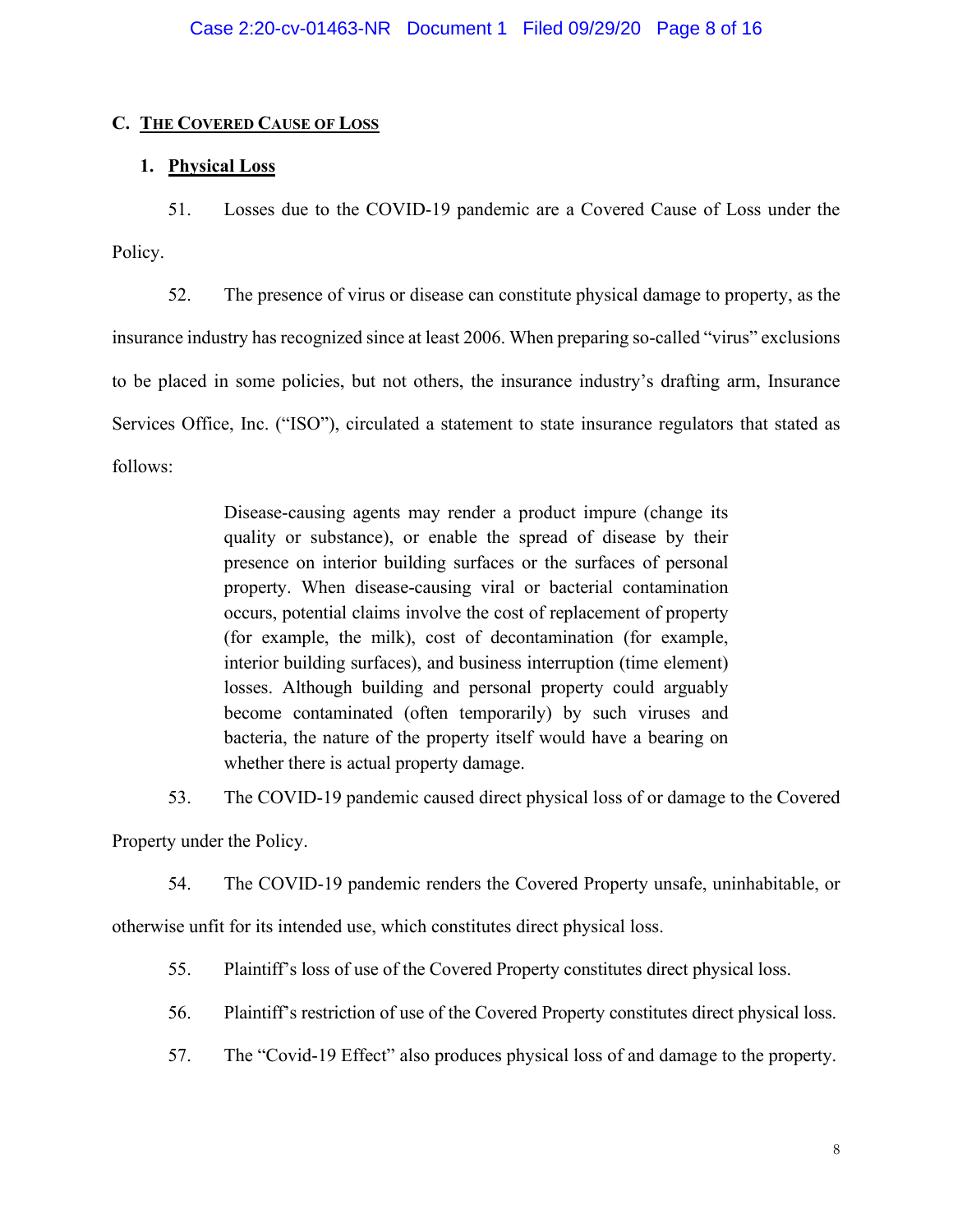## Case 2:20-cv-01463-NR Document 1 Filed 09/29/20 Page 9 of 16

58. Social anxiety over public health and society's change in perception that indoor establishments are unsafe due to COVID-19 creates "physical loss and damage" for purposes of commercial property coverage.

59. The public's and customers' change in perception is the functional equivalent of damage of a material nature or an alteration in physical composition.

60. Plaintiff's business income loss coverage within the Policy was triggered.

## **2. Civil Authority Orders**

61. The presence of COVID-19 has prompted civil authorities throughout the country to issue orders mandating the suspension of non-essential businesses across a wide range of industries, including civil authorities with jurisdiction over Plaintiff's business.

62. On March 6, 2020, Pennsylvania Governor Tom Wolf signed an emergency disaster declaration triggering a public health state of emergency in the Commonwealth due to COVID-19. *See* the Declaration attached as Exhibit 3.

63. On March 19, 2020, Pennsylvania Governor Tom Wolf issued an Order requiring all non-life sustaining businesses in the Commonwealth to cease operations and close all physical locations until further notice. Life-sustaining businesses that were permitted to remain open were required to follow "social distancing practices and other mitigation measures defined by the Centers for Disease Control." *See* the Order attached as Exhibit 4.

64. On March 23, 2020, Governor Wolf issued a Stay-at-Home Order for residents of Philadelphia, Allegheny, Bucks, Chester, Delaware, Monroe and Montgomery Counties. *See* the Order attached as Exhibit 5

65. On April 1, 2020, Governor Wolf extended the Stay-At-Home Order to the entire Commonwealth of Pennsylvania. *See* the Order attached as Exhibit 6.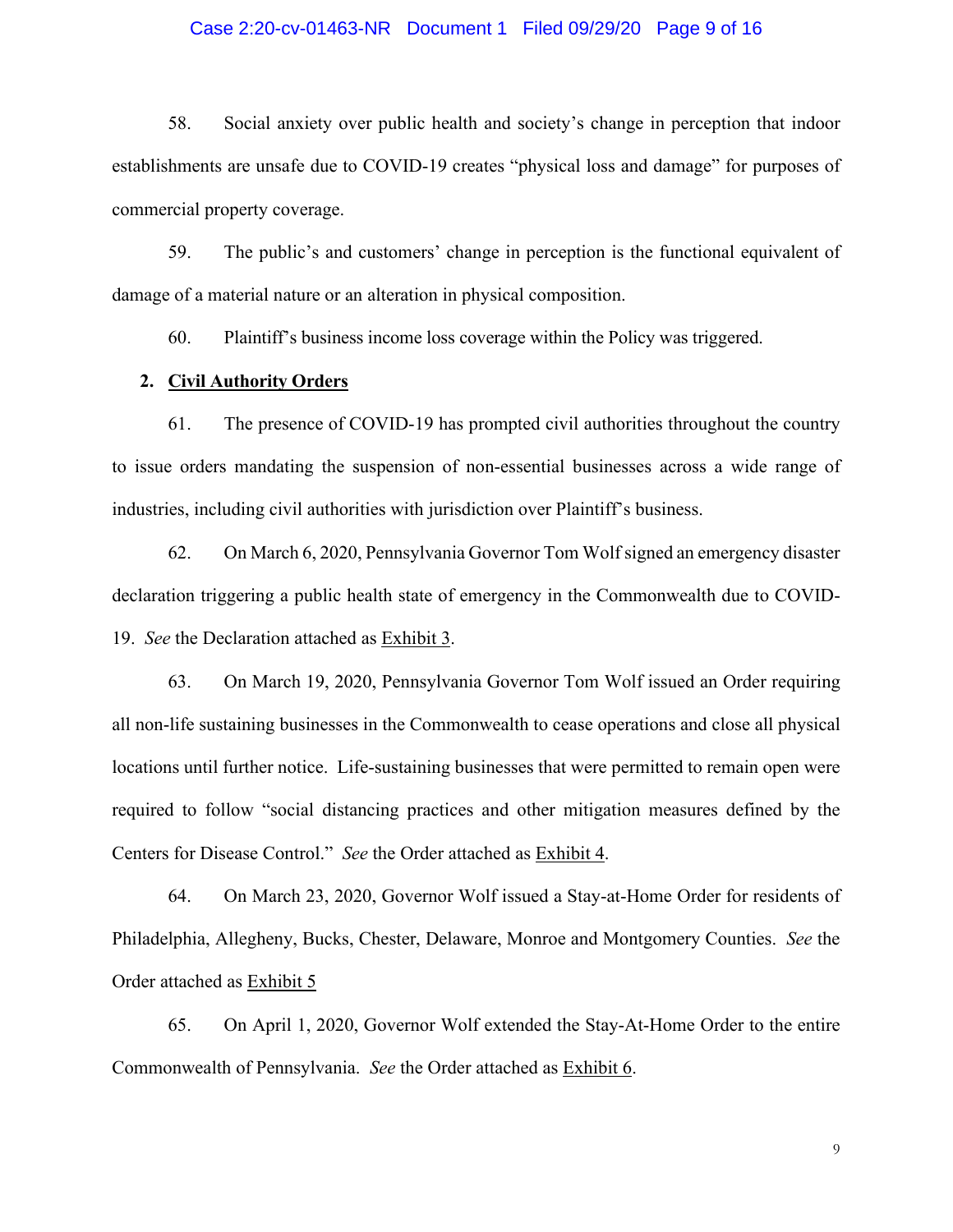#### Case 2:20-cv-01463-NR Document 1 Filed 09/29/20 Page 10 of 16

66. On June 28, 2020, Dr. Debra L. Bogen, Director of the Allegheny County Health Department, continued restrictions concerning access to and use of Plaintiff's Covered Property. *See* the Order attached as Exhibit 7.

67. These Orders and proclamations, as they relate to the closure of all "non-essential businesses" evidence an awareness on the part of both state and local governments that COVID-19 causes damage to property. This is particularly true in places such as Plaintiff's business where the requisite contact and interaction causes a heightened risk of the property becoming contaminated by COVID-19.

68. Plaintiff's business income loss was triggered with each restrictive civil authority action and order which prohibited access to the Covered Property.

69. Further, Plaintiff's Covered Property suffered "direct physical loss or damage" due to the Governor of Pennsylvania's Order (and other local governmental orders) mandating that Plaintiff discontinue its primary use of the Covered Property. The Governor's Order, in and of itself, constitutes a Covered Cause of Loss within the meaning of the Policy.

## **D. IMPACT ON PLAINTIFF**

70. On or about March 13, 2020, as a direct result of the COVID-19 pandemic and closure Orders referenced herein, Plaintiff was forced to close the doors of its non-life sustaining business.

71. Because people—employees, customers and others— frequent all areas of Plaintiff's property, there is an ever-present risk that the Covered Property is contaminated and would continue to be contaminated if the business remained open to the public.

72. Because business is conducted in an enclosed building, the Covered Property is more susceptible to being or becoming contaminated, as respiratory droplets are more likely to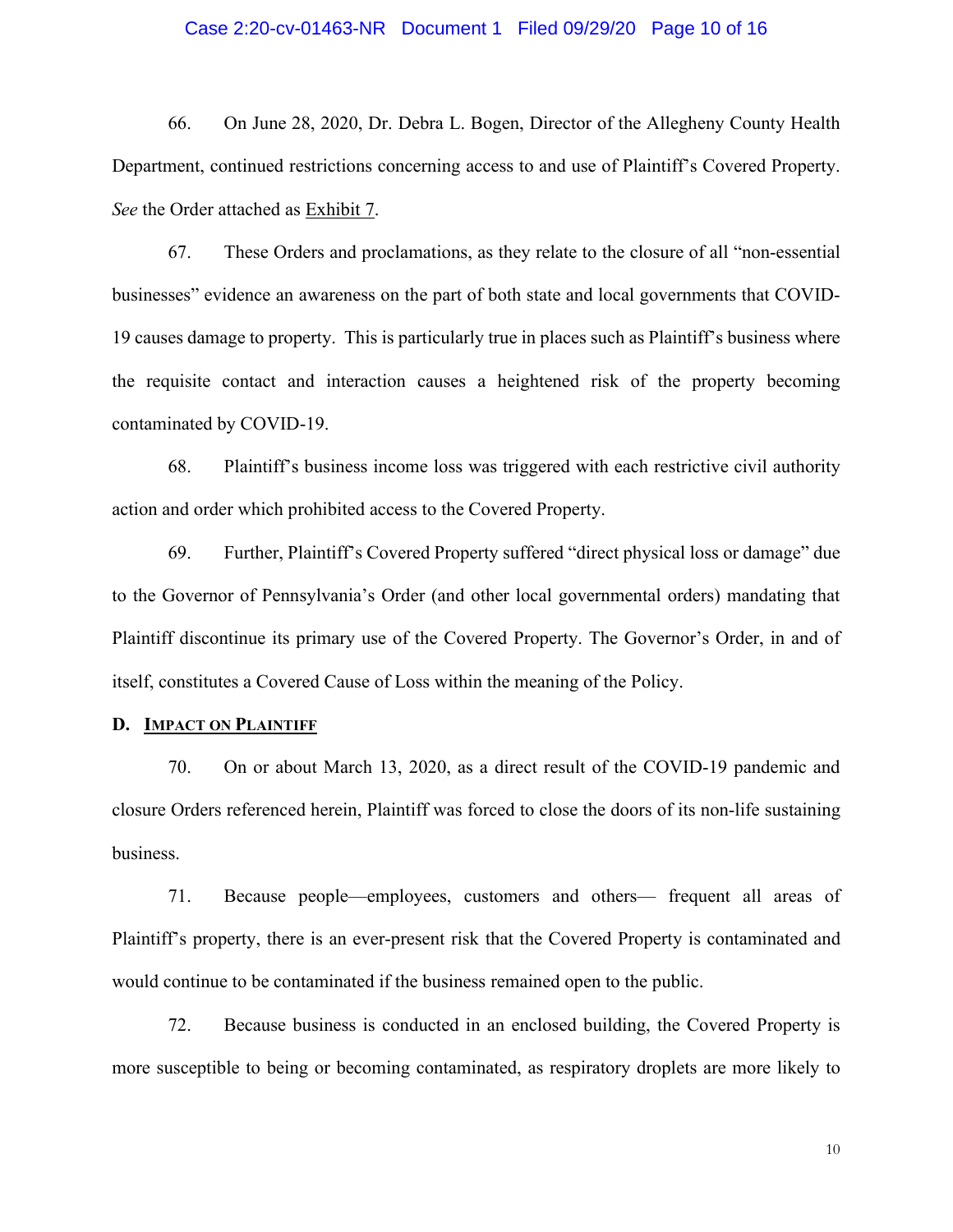#### Case 2:20-cv-01463-NR Document 1 Filed 09/29/20 Page 11 of 16

remain in the air or infect surfaces within the Covered Property for far longer or with significantly increased frequency as compared to facilities with open-air ventilation.

73. Plaintiff's business is highly susceptible to contamination and damage.

74. Plaintiff's business is also highly susceptible to rapid person-to-property transmission of the virus, and vice-versa, because the activities of the employees and customers interact in close proximity to the property and to one another.

75. The virus is physically impacting the Covered Property. Any effort by the Defendants to deny the reality that the virus has caused physical loss and damage would constitute a false and potentially fraudulent misrepresentation that could endanger the Plaintiff and the public.

76. As a direct result of the COVID-19 pandemic and the Closure Orders, Plaintiff has incurred, and continues to incur, among other things, a substantial loss of business income and additional expenses covered under the Policy.

77. The covered losses incurred by Plaintiff and owed under the Policy increase daily.

78. Plaintiff submitted a claim to Defendant under the Policy for Plaintiff's losses.

79. Defendants wrongfully denied Plaintiff's claim.

80. A declaratory judgment that the Policy provides coverage will ensure that Plaintiff's reasonable expectations of coverage are met and prevent Plaintiff from being left without vital coverage acquired to ensure the survival of the business.

81. A declaratory judgment that the Policy provides coverage will also further the public policy of the State.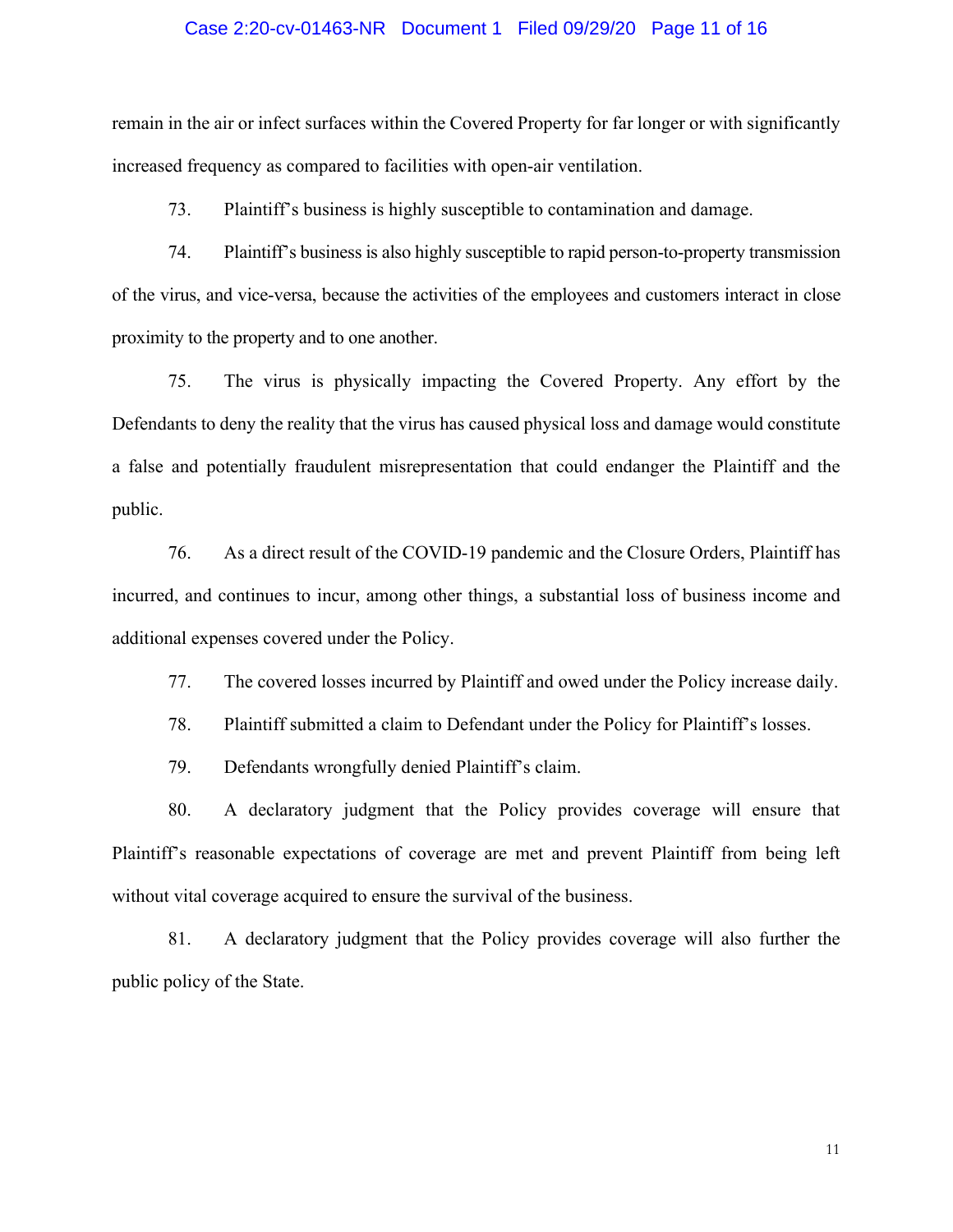## **CAUSES OF ACTION**

## **COUNT I DECLARATORY RELIEF**

82. Plaintiff incorporates by reference the preceding paragraphs as if fully set forth herein.

83. The Declaratory Judgment Act, 28 U.S.C. § 2201(a), provides that in "a case of actual controversy within its jurisdiction . . . any court of the United States . . . may declare the rights and other legal relations of any interested party seeking such declaration, whether or not further relief is or could be sought." 28 U.S.C. § 2201(a).

84. Declaratory relief is intended to minimize "the danger of avoidable loss and unnecessary accrual of damages." 10B Charles Alan Wright, Arthur R. Miller & Mary Kay Kane, *Federal Practice and Procedure* § 2751 (3d ed. 1998).

85. Plaintiff requests a Declaratory Judgment to affirm that the Policy provides business income coverage because of losses attributable to civil authority actions, and because the denial violates public policy.

86. Plaintiff further requests a Declaratory Judgment that the Pollution Exclusion does not apply to the business income losses incurred by Plaintiff.

87. Plaintiff's interest in the Policy and the declaratory relief sought is direct, substantial, quantifiable, and immediate.

88. An actual controversy has arisen between Plaintiff and Defendant as to the rights, duties, responsibilities and obligations of the parties under the Policy to reimburse Plaintiff for its business income loss. Plaintiff contends and, upon information and belief, Defendant disputes and deny that: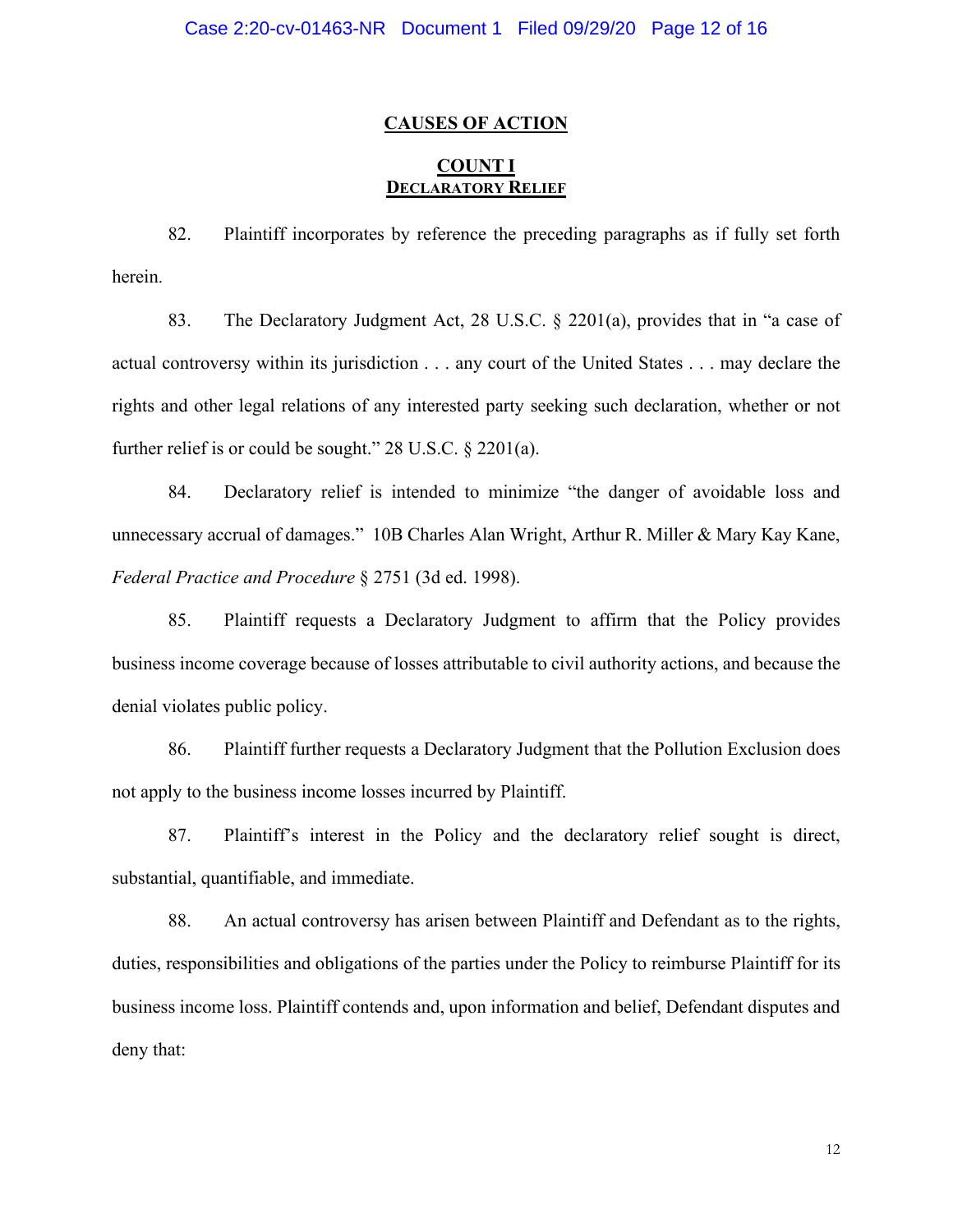- a. Plaintiff sustained direct physical loss of or damage to the Covered Property under the Policy;
- b. The Plaintiff is entitled to coverage for business income loss and extra expense;
- c. The Policy provides business income coverage in the event that COVID-19 directly or indirectly caused a loss and/or damage at the Covered Property or immediate area of the Covered Property;
- d. The closure Orders described herein constitute a prohibition of access to the Covered Property;
- e. The prohibition of access by the closure Orders described herein has specifically prohibited access as defined in the Policy;
- f. The closure Orders described herein trigger coverage;
- g. The Policy provides coverage to Plaintiff for any current and future closures due to physical loss or damage directly or indirectly resulting from COVID-19 under the Civil Authority Coverage;
- h. The Covid-19 virus does not fall within the definition and/or exclusion for pollution; and
- i. The Pollution Exclusion does not apply to Plaintiff's business income loss or losses from an Order of a civil authority.
- 89. Resolution of the duties, responsibilities and obligations of the Parties is necessary

as no adequate remedy at law exists and a judicial declaration is required to resolve the dispute and controversy.

## **COUNT II**

## **BREACH OF CONTRACT - COMPENSATORY RELIEF**

90. Plaintiff incorporates by reference the preceding paragraphs as if fully set forth herein.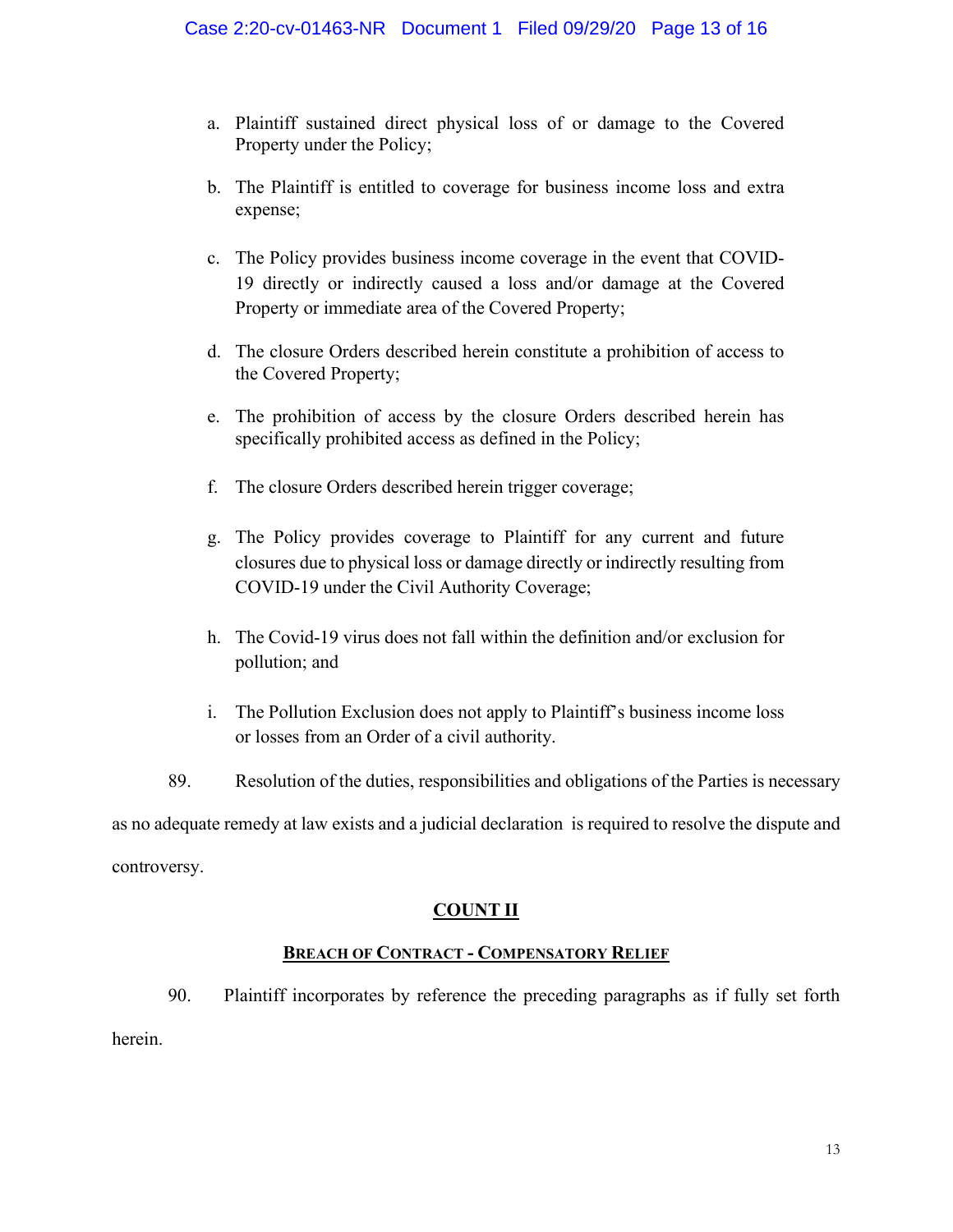## Case 2:20-cv-01463-NR Document 1 Filed 09/29/20 Page 14 of 16

91. At all times relevant hereto, Plaintiff was an insured under the Policy with Defendants.

92. Plaintiff purchased, elected and paid premiums to Defendant for the property, business income and extra expense, civil authority and additional coverages applicable to the losses claimed in this action.

93. All the information regarding the insured's business and risks thereof was known to Defendant when the Policy was issued.

94. Plaintiff is entitled to recover all losses caused by COVID-19 and/or civil authority orders.

95. Defendant was advised of Plaintiff's claims and demand for coverage under the Policy.

96. Plaintiff complied with all requirements of the Policy.

97. Defendant is duty bound and obligated to act in good faith towards the insured under the Policy to make fair and reasonable efforts and offers to resolve Plaintiff's claim.

98. Defendant breached the terms and provisions of the Policy by denying the claims of Plaintiff for all losses caused by COVID-19 and the civil authority orders.

99. The breach of the indemnification obligations under the Policy by Defendant has caused Plaintiff to suffer loss and harm.

100. Defendant is required to pay Plaintiff all covered losses caused by COVID-19 and civil authority orders including business income, extra expense, contamination civil authority and other coverages under the Policy.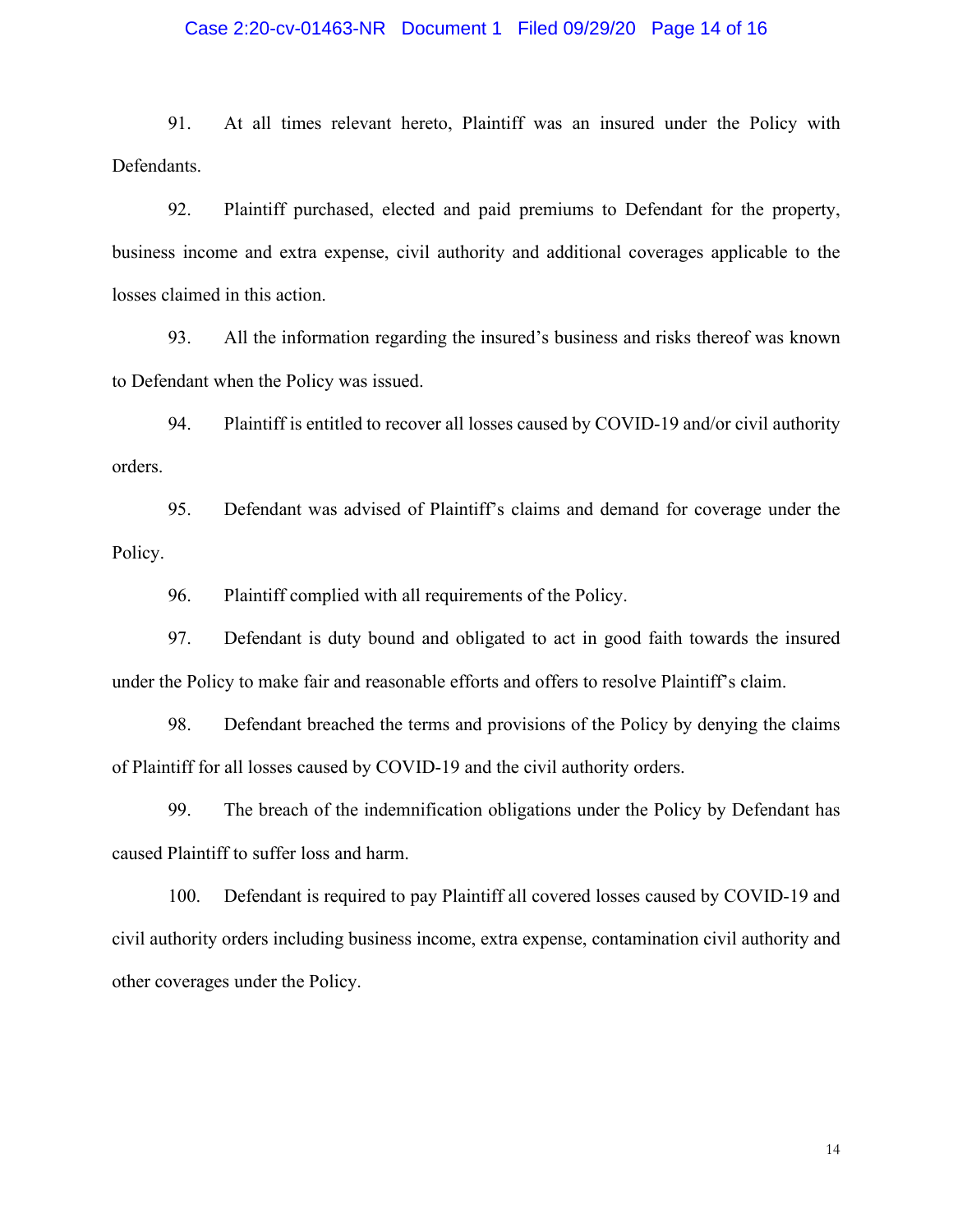## **PRAYER FOR RELIEF**

WHEREFORE, Plaintiff requests that the Court enter judgment against the Defendant and declare,

as a matter of law, the following:

- a. The civil authority orders prohibit access to Plaintiff's Covered Property;
- b. The civil authority orders "prohibit access" as defined in the Policy;
- c. The civil authority coverage applies to Plaintiff due to physical loss or damage at the Covered Property or other premises in the immediate area of the Covered Property;
- d. The Plaintiff is entitled to coverage for business income loss;
- e. Plaintiff sustained direct physical loss of or damage to the Covered Property under the Policy;
- f. The Covid-19 virus does not fall within the definition and/or exclusion for pollution;
- g. The Pollution Exclusion does not apply to Plaintiff's business income loss or losses from an Order of a civil authority;
- h. The inability to use the Covered Property amounts to a physical loss or damage as defined in the Policy;
- i. Defendants' denial of coverage for losses caused by the referenced civil authority orders violates public policy; and
- j. Defendant's denial of coverage for losses caused by the referenced civil authority orders amounts to a breach of contract.

Plaintiff further seeks an Order requiring Defendant to pay Plaintiff all covered losses caused by loss of access to the Insured Premises, including business income, extra expense, contamination, civil authority and other coverages under the Policy; and such other relief as the Court deems appropriate.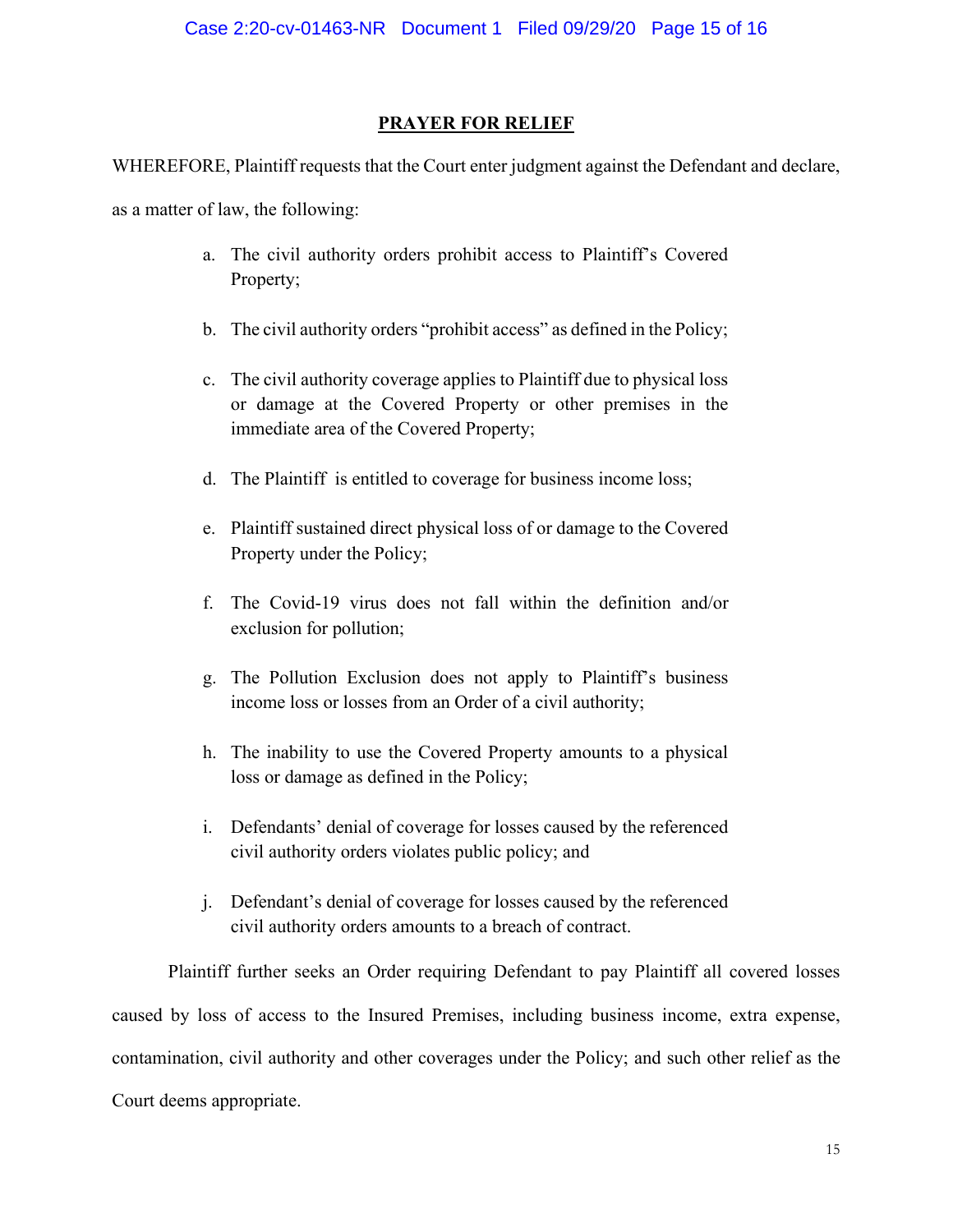## **JURY TRIAL DEMANDED**

Plaintiff demands a trial by jury on all issues so triable.

Dated: September 29, 2020 Respectfully submitted,

# **ANAPOL WEISS**

 $_{\rm{By:}}$   $\sqrt{2a}e$  NWeiss

Sol H. Weiss, Esquire James R. Ronca, Esquire Gregory S. Spizer, Esquire Ryan D. Hurd, Esquire Paola Pearson, Esquire One Logan Square 130 N. 18th Street, Suite 1600 Philadelphia, PA 19103 [sweiss@anapolweiss.com](mailto:sweiss@anapolweiss.com)  [jronca@anapolweiss.com](mailto:jronca@anapolweiss.com)  [gspizer@anapolweiss.com](mailto:gspizer@anapolweiss.com)  [rhurd@anapolweiss.com](mailto:rhurd@anapolweiss.com)  [ppearson@anapolweiss.com](mailto:ppearson@anapolweiss.com) 

Counsel for Plaintiff